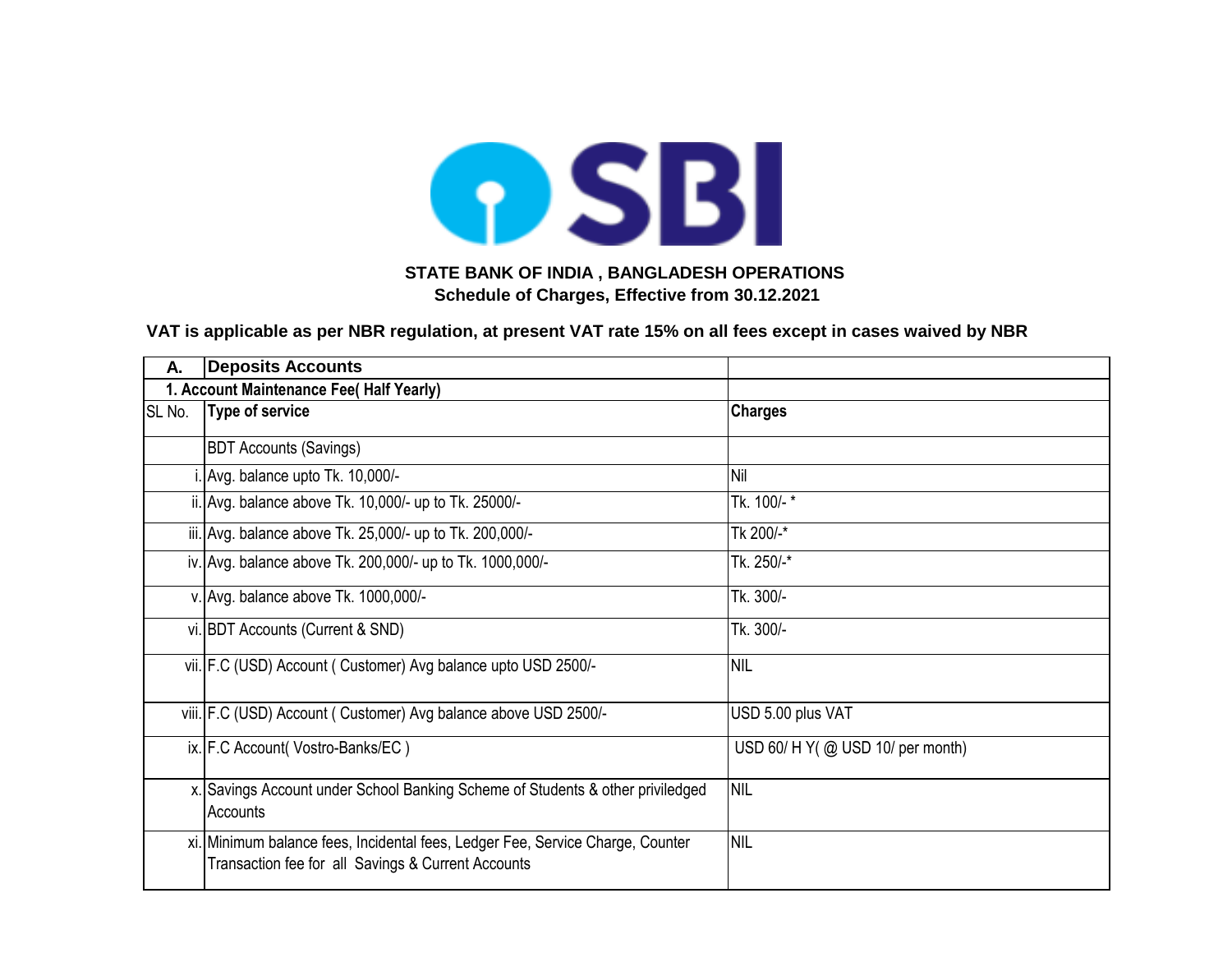| xii. Account Transfer from one branch to another branch                                                                                                                                         | a. Within same City Tk. 50/- b. Intercity Tk. 100/- |
|-------------------------------------------------------------------------------------------------------------------------------------------------------------------------------------------------|-----------------------------------------------------|
| * As per BRPD Letter 21 dated 11.04.2021 Account Maintenance fee for Savings<br>Account upto Balance Tk. 10.00 Lac may be collected once in a year instead of<br>Half yearly as per above rates |                                                     |
| 2. Statement of Accounts, Balance confirmation & misc                                                                                                                                           | <b>Charges</b>                                      |
| Statement of Account - Regular statement- Half Yearly                                                                                                                                           | Free                                                |
| ii. Duplicate statement (upto 6 month)                                                                                                                                                          | Tk. 500/-                                           |
| iii. Duplicate statement (more than 6 month)                                                                                                                                                    | Tk. 600/-                                           |
| iv. Balance confirmation certificate-Half Yearly                                                                                                                                                | Free                                                |
| v. Balance confirmation certificate more than twice in a year per request                                                                                                                       | Tk 100/-                                            |
| vi. Balance confirmation at the request of Auditors or other institutions                                                                                                                       | Tk. 500/-                                           |
| vii. Solvency Certificate                                                                                                                                                                       | Tk 200/-                                            |
| viii. Verification/attestation of Account statement charge                                                                                                                                      | Tk. 400/                                            |
| ix. Beneficiary Owner's (BO)Certificate                                                                                                                                                         | Tk 100/-                                            |
| x. SMS Service (Yearly)                                                                                                                                                                         | Tk. 200/-                                           |
| 3. Account Closure Charges                                                                                                                                                                      | <b>Charges</b>                                      |
| i. BDT Account (Savings) closing charges                                                                                                                                                        | Tk. 200/-                                           |
| ii. BDT Account (CD/SND) closing charges                                                                                                                                                        | Tk. 300/-                                           |
| iii. Special, School Banking or Priviledged Account closue                                                                                                                                      | <b>NIL</b>                                          |
| iv. Foreign Currency Account( Customer)                                                                                                                                                         | USD 10.00 plus VAT                                  |
| v. F.C Account( Banks)-Vostro Account                                                                                                                                                           | USD 25/-(earlier not mentioned)                     |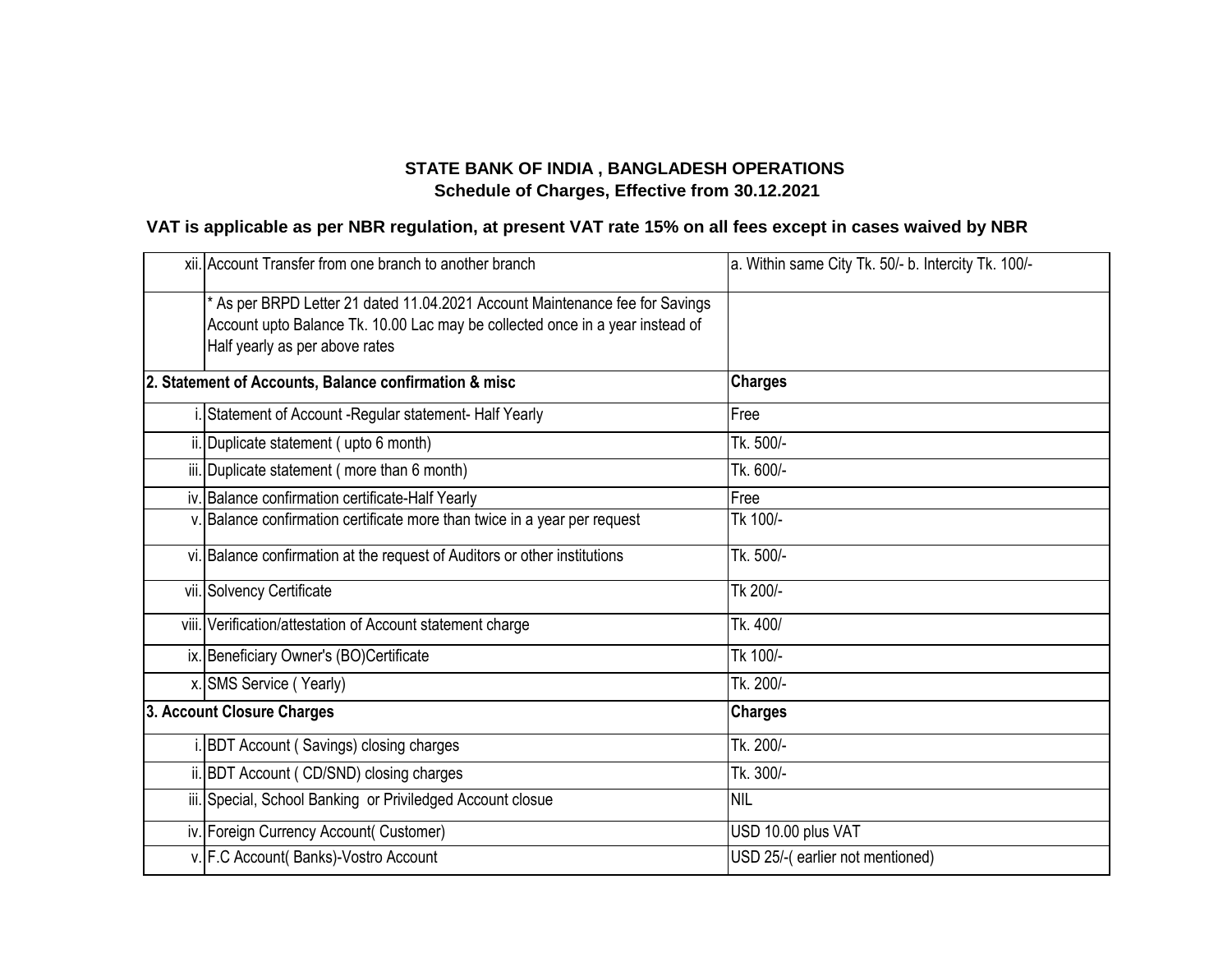| vi. Premature Encashment fee of monthly Savings Scheme, FDR and other Term<br>Deposit | <b>NIL</b>                                                                                                                                                                                                                                |
|---------------------------------------------------------------------------------------|-------------------------------------------------------------------------------------------------------------------------------------------------------------------------------------------------------------------------------------------|
| 4. Cheque Book & Bankers Cheque, ATM Issuance fee                                     | <b>Charges</b>                                                                                                                                                                                                                            |
| Cheque Book Issue                                                                     | Tk. 10/ per leaf                                                                                                                                                                                                                          |
| ii. Cheque Book Lost/misplaced noting fee                                             | <b>NIL</b>                                                                                                                                                                                                                                |
| iii. Bangladesh Bank Cheque issue at customer's request                               | Tk 600/- per cheque                                                                                                                                                                                                                       |
| iv. Pay Order Issue                                                                   | a. PO upto Tk 1000 Comm Tk. 20/- b. Upto Tk. 1001 to<br>100,000 Comm Tk. 50/ c. PO Above Tk.100,000 Comm<br>$100/-$                                                                                                                       |
| v. Pay Order Issue cancellation charge                                                | Tk. 50/-                                                                                                                                                                                                                                  |
| vi. Issuance of Duplicate Pay Order                                                   | Tk. 500/-                                                                                                                                                                                                                                 |
| vii. DD, TT, MT issue                                                                 | a. upto Tk 1000 Comm Tk. 20/- b. Upto Tk. 1001 to<br>100,000 Comm Tk. 50/ c. Tk.100,001 to 500,000 Comm<br>100/- d. Tk. 500,001 to 10,00,000 Comm Tk. 200/- e.<br>above Tk. 10.00 Lac Comm 300/-, Instrument cancellation<br>fee Tk. 50/- |
| viii. ATM Card Annual Charges                                                         | Tk. 500/-                                                                                                                                                                                                                                 |
| ix. Stop-payment instruction for Cheque                                               | Tk.100/- per instruction                                                                                                                                                                                                                  |
| x. Cancellation of Stop-payment instruction of Cheque                                 | Tk.50/- per instruction                                                                                                                                                                                                                   |
| xi. Issuance of Duplicate Fixed Deposit Receipt                                       | Tk 500/-                                                                                                                                                                                                                                  |
| 5. BACH/EFTN/RTGS/CLEARING /ONLINE CASH SERVICES                                      | Charges                                                                                                                                                                                                                                   |
| i. Same day/ High Value (Tk. 500,000 & Above) per cheque                              | Tk.60/-                                                                                                                                                                                                                                   |
| ii. Regular value: Tk. 50,000 to below 500,000/ per Cheque                            | Tk. 10/-                                                                                                                                                                                                                                  |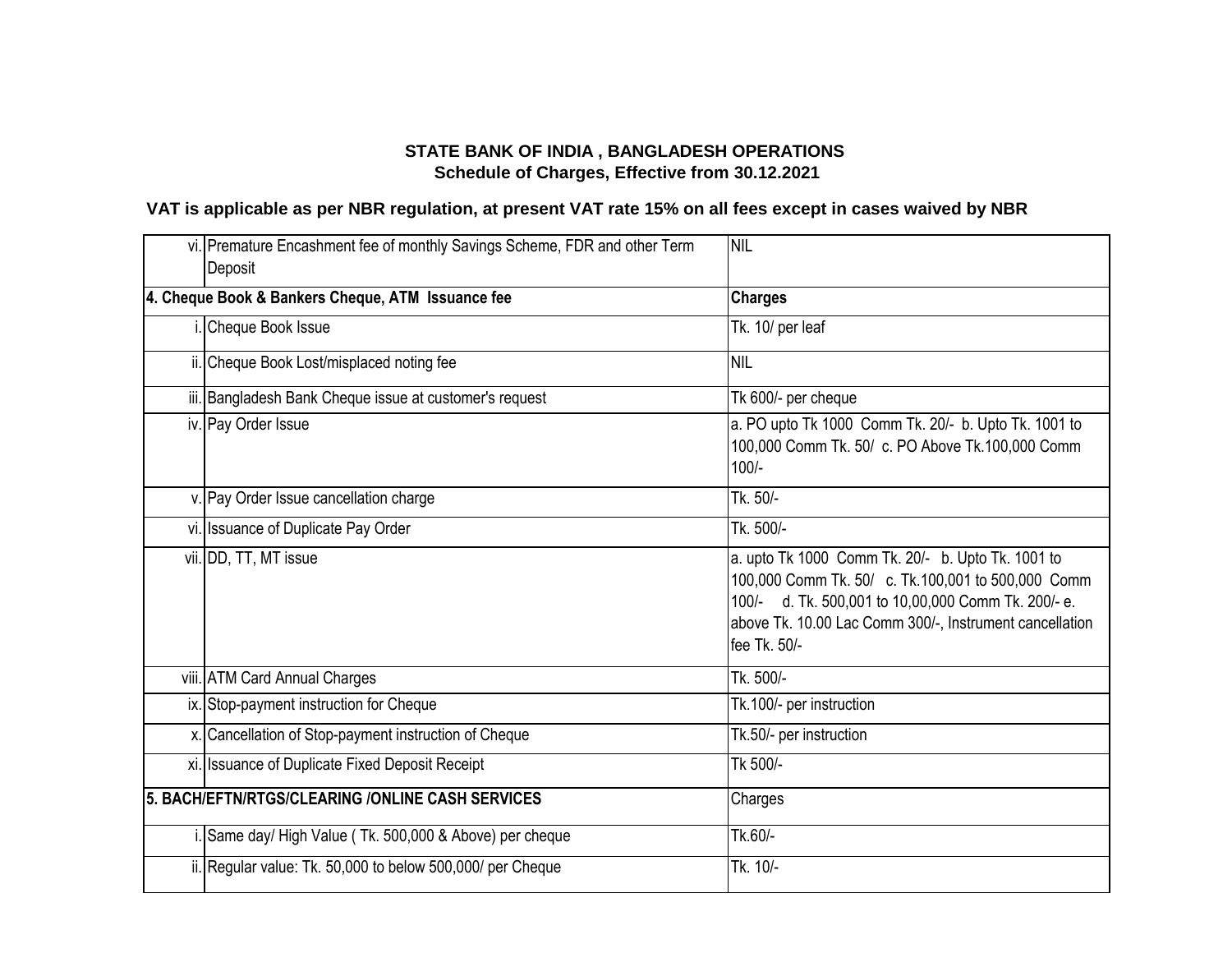|                          | iii. Regular value: Tk. 500,000 & above per cheque                               | Tk. 25/-                                                                                                                                                                                         |
|--------------------------|----------------------------------------------------------------------------------|--------------------------------------------------------------------------------------------------------------------------------------------------------------------------------------------------|
|                          | iv. EFT                                                                          | Free                                                                                                                                                                                             |
|                          | v. RTGS Outward/Per Transaction                                                  | Tk 100/-                                                                                                                                                                                         |
|                          | vi. Cheque Return ( Inward & Outward)                                            | Tk. 50/ - for every instance/per cheque                                                                                                                                                          |
|                          | vii. Online Cash Services (within the same City)                                 | Free                                                                                                                                                                                             |
|                          | viii. Online Cash Services (Inter City)                                          | i. upto Tk. 50,000/- Tk. NIL ii) Tk. 50,001 to 1.00 Lac Tk.<br>100/- iii) above tk 1 Lac to 5 lac Tk. 300/- iv) above Tk<br>5.00 Lac to 10.00 Lac Tk. 500/- v) above Tk. 10.00 Lac Tk.<br>1000/- |
| <b>6. Other Services</b> |                                                                                  | <b>Charges</b>                                                                                                                                                                                   |
|                          | i. Dormant/Inactive Account Activation Charge for all types of Accounts          | <b>NIL</b>                                                                                                                                                                                       |
|                          | ii Standing Instruction(SI)/orders                                               | Free within SBI and Tk. 200/- for other Bank                                                                                                                                                     |
|                          | iii Standing Instruction(SI)/orders failure fee due to insufficient funds        | Tk. 100/- for both cases                                                                                                                                                                         |
|                          | iv. Safe Deposit Locker services                                                 | small Tk. 3000/, Mediam 5000/ & Large 6000/-                                                                                                                                                     |
|                          | v. Key Replacement Charges                                                       | Tk. 3000/-                                                                                                                                                                                       |
|                          | <b>B. Foreign Exchange</b>                                                       |                                                                                                                                                                                                  |
| $\mathbf{1}$             | <b>Trade Finance : Import</b>                                                    |                                                                                                                                                                                                  |
| SI <sub>No</sub>         | <b>Types of service</b>                                                          | <b>Charges</b>                                                                                                                                                                                   |
|                          | i. Letter of credit (Sight) opening, extension of validity, enhancement of value | 0.10%-0.40% per quarter, minimum 1 (one)quarter. If<br>exceeds one Quarter, commission to be collected upto the<br>date of maturity/retirement of the LC.                                        |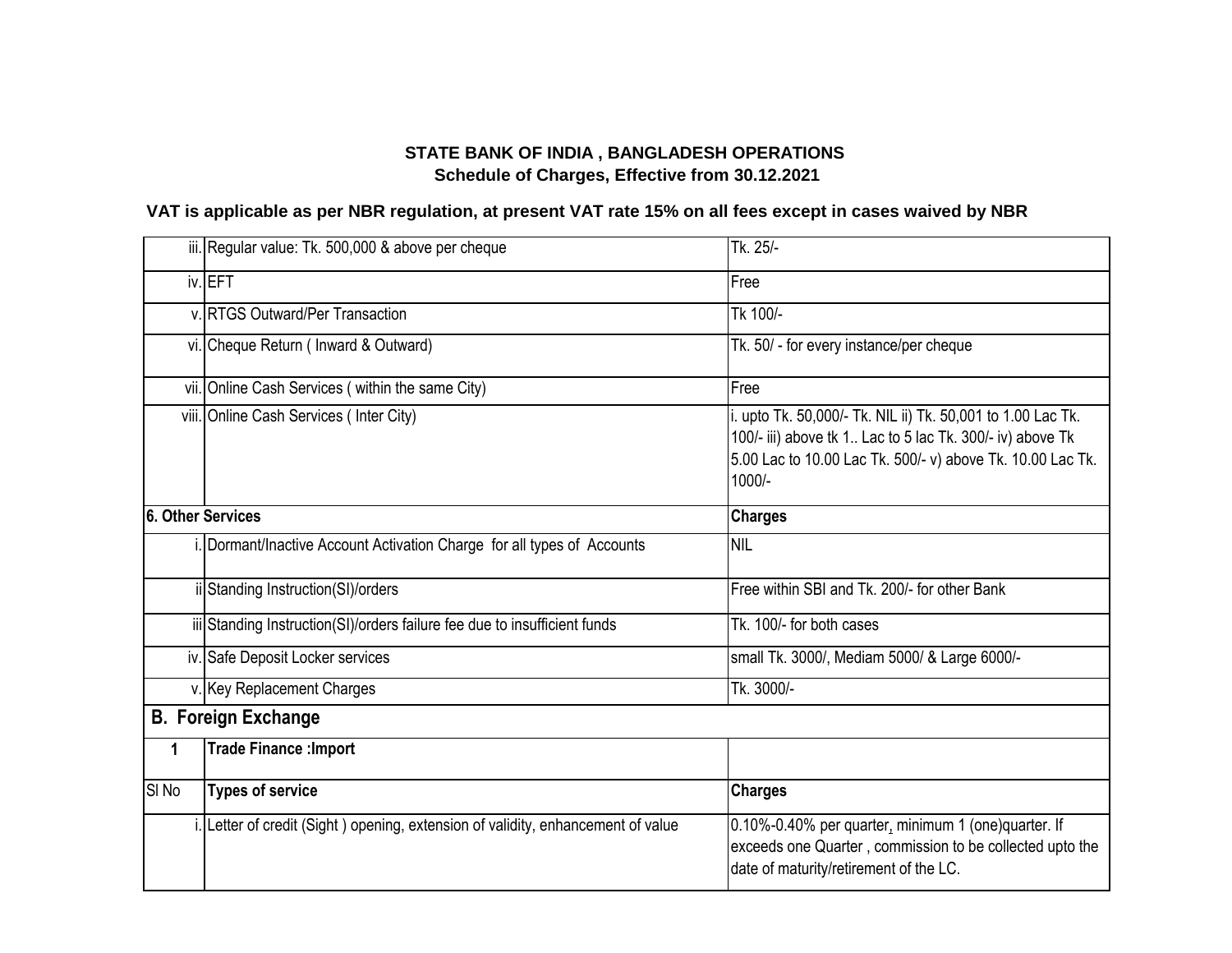| ii. Letter of credit -sight/usance<br>(100% margin to be retained in LC Margin Account)<br>opening, extension of validity, enhancement of value | 0.10%-0.25% per quarter, minimum 1 (one)quarter. If<br>exceeds one Quarter, commission to be collected upto the<br>date of maturity/retirement of the LC.                                                                 |
|-------------------------------------------------------------------------------------------------------------------------------------------------|---------------------------------------------------------------------------------------------------------------------------------------------------------------------------------------------------------------------------|
| iii. Usance/deferred (Local/foreign)<br>opening, extension of validity, enhancement of value                                                    | 0.10%-0.50% per quarter, minimum 1 (one)quarter. If<br>exceeds one Quarter, commission to be collected upto the<br>date of maturity/retirement of the LC.                                                                 |
| iv. Back to Back (local/foreign) /EPZ/EDF.<br>opening, extension of validity, enhancement of value                                              | 0.10%-0.40% per quarter, minimum 1 (one)quarter. If<br>exceeds one Quarter, commission to be collected upto the<br>date of maturity/retirement of the LC.                                                                 |
| v. Import against LCAF (Sight & Usance/Deferred)                                                                                                | i) Sight basis: 0.10%-0.40% per qtr. Minimum 1 Qtr_ii)<br>Imports on Usance /Deferred basis: 0.10%-0.50% per qtr,<br>iii) At 100% Cash Margin, Comm 0.25% iv) Acceptance<br>Charges: 0.10% -. 40%,                        |
| vi. Import through Advance Payment (advance TT)                                                                                                 | Tk. 2000/-                                                                                                                                                                                                                |
| vii. SWIFT charges for LC transmission, ammendment, confirmation, cancellation,<br>Foreign correspondence charge, mailing by courier etc        | At actual, i. Full LC transmission(1st time) Tk. 2000/- ii.<br>Swift charges for LC ammendment / Confirmation/ LC<br>Cancellation Tk. 1000/- iii. Foreign correspondance Charge<br>at actual iv. Courier charge at actual |
| viii. SWIFT charges for relaying LC of other Banks to Home & abroad                                                                             | a. LC Relay Full Tk. 2000/<br>b. LC ammendment<br>Relay Tk. 1000/-(Including VAT for both cases)                                                                                                                          |
| ix. Amendment of L/C( without amount & validity), LC Transfer, LC advising                                                                      | Tk.750/- flat                                                                                                                                                                                                             |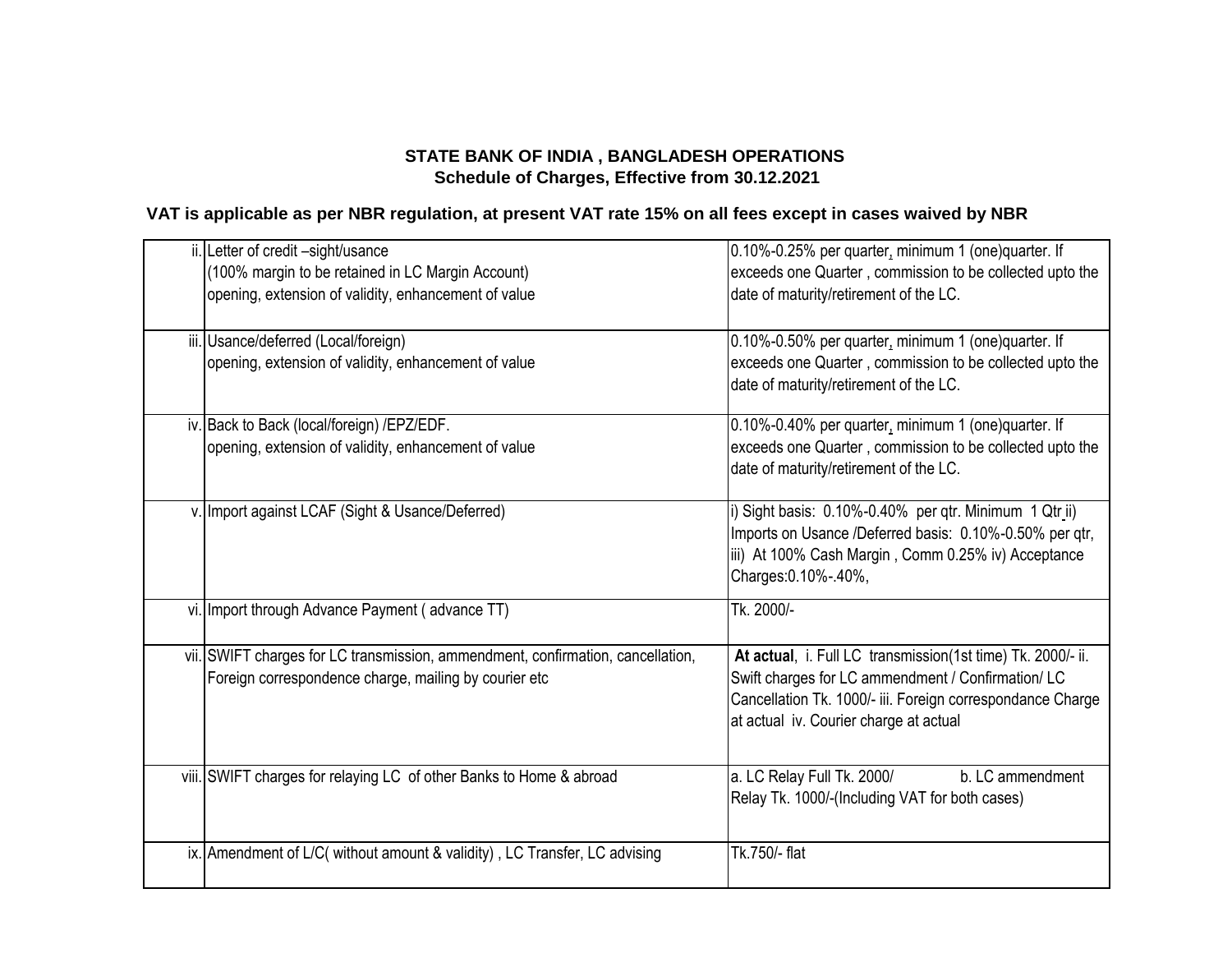| x. Foreign Correspondance Charge (Local part), Datamax, Handling charges, Copy<br>document endorsement charge, LC cancellation or unutilized expired LC charges | <b>Nil</b>                                          |
|-----------------------------------------------------------------------------------------------------------------------------------------------------------------|-----------------------------------------------------|
| xi. LC Acceptance commission                                                                                                                                    | 0.10%- 0.40% per quarter                            |
| xii. LC Confirmation (Add confirmation)-Local                                                                                                                   | 0.20% of LC amount per Quarter, minimum 1 qtr       |
| xiii. Add Confirmation of LC (Foreign)                                                                                                                          | 0.40%-0.75% of LC amount per Quarter, minimum 1 qtr |
| xiv. Issuance of Certificate/Certificate for Customs/CRF/CFR/UD/UP/BTB/ C & F                                                                                   | Tk. 500/- per certificate                           |
| xv. Handling charges of Import bill                                                                                                                             | Nil                                                 |
| xvi. Shipping Guarantee Issuance                                                                                                                                | Tk. 1500/-                                          |
| xvii. Postage for acknowledge of Import bill & confirmation advice for payment                                                                                  | <b>USD 15/-</b>                                     |
| xviii. Swift Charges for import bill payment/Remittance                                                                                                         | <b>USD 25/-</b>                                     |
| xix. Discrepancy fees for Import bill                                                                                                                           | <b>USD 50/-</b>                                     |
| xx. Copy of NNC Docs. Certifying for assessment purpose                                                                                                         | Nil                                                 |
| xxi. Copy of NNC Docs. Certifying for delivery of goods                                                                                                         | <b>NIL</b>                                          |
| xxii. Copy of NNC Docs. Certifying for delivery of goods against shipping guarantee                                                                             | <b>NIL</b>                                          |
| xxiii. Stationary & Forms : L/C Application form                                                                                                                | Tk. 300/- per set                                   |
| xxiv. LCA form                                                                                                                                                  | Tk.800/- per set                                    |
| xxv. IMP form                                                                                                                                                   | Tk. 400/-per set                                    |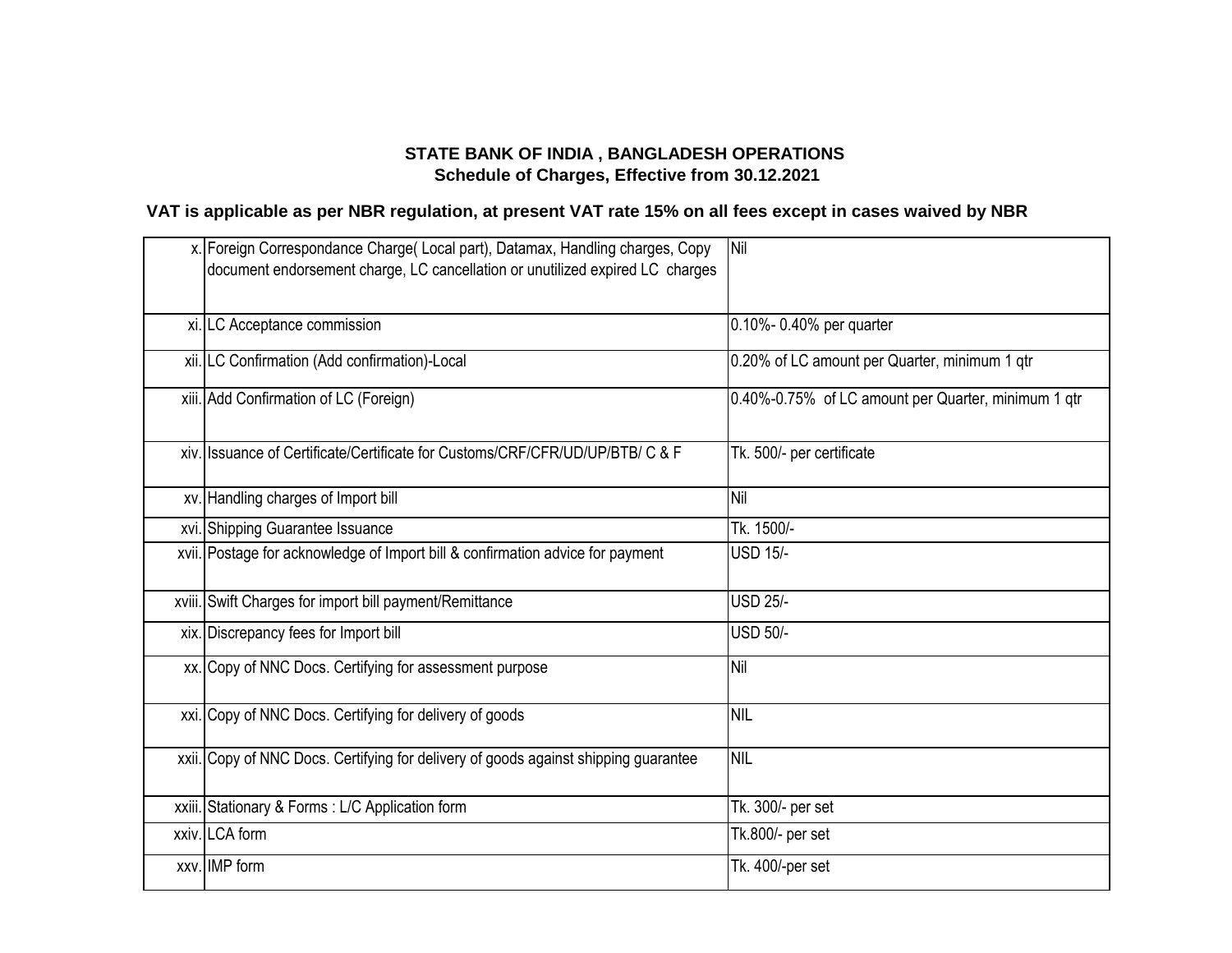|                  | xxvi. Stamp Charges                                                                              | <b>At Actual</b>                       |
|------------------|--------------------------------------------------------------------------------------------------|----------------------------------------|
|                  | xxvii. Stamp Duty against Bill of Exchange payable other than on demand or usance bill At Actual |                                        |
|                  | xxviii. Renewal of IRC                                                                           | Tk.2000/-(If renewal endorsed by Bank) |
|                  | xxix. Handling commission for creation of T/R                                                    | Tk.2000/-                              |
|                  | <b>Credit-Report collection (Supplier's Credit Report)</b>                                       |                                        |
|                  | xxx. From D & B or any such agencies                                                             | At actual+ Tk 200/ as handling cost    |
|                  | xxxi. Bill of Lading/Shipping Documents endorsement Signature verification                       | Tk. 500/-                              |
|                  | xxxii. Processing regulatory approval for B/E extension                                          | Tk. 2000/-                             |
|                  |                                                                                                  |                                        |
| $\mathbf{2}$     | <b>Export</b>                                                                                    |                                        |
| SI <sub>No</sub> | <b>Types of service</b>                                                                          | <b>Charges</b>                         |
|                  | I. Negotiation of bills                                                                          | 0.15%, of Bill amount                  |
|                  | ii. Bill Collection Handling Commission                                                          |                                        |
|                  | Bill Collection Under L/C & without LC                                                           | 0.15%, of Bill amount                  |
|                  | iii. Bill Negotiation/collection (where exchange gain earned)                                    | Tk.500/- (flat)                        |
|                  | iv. EXP Forms (Cost & Certification)                                                             | Tk.800/-per set                        |
|                  | v. EXP Forms Cancellation Charges                                                                | Tk. 500/-                              |
|                  | vi. PRC for Issuance charges                                                                     | Tk.500/-per set                        |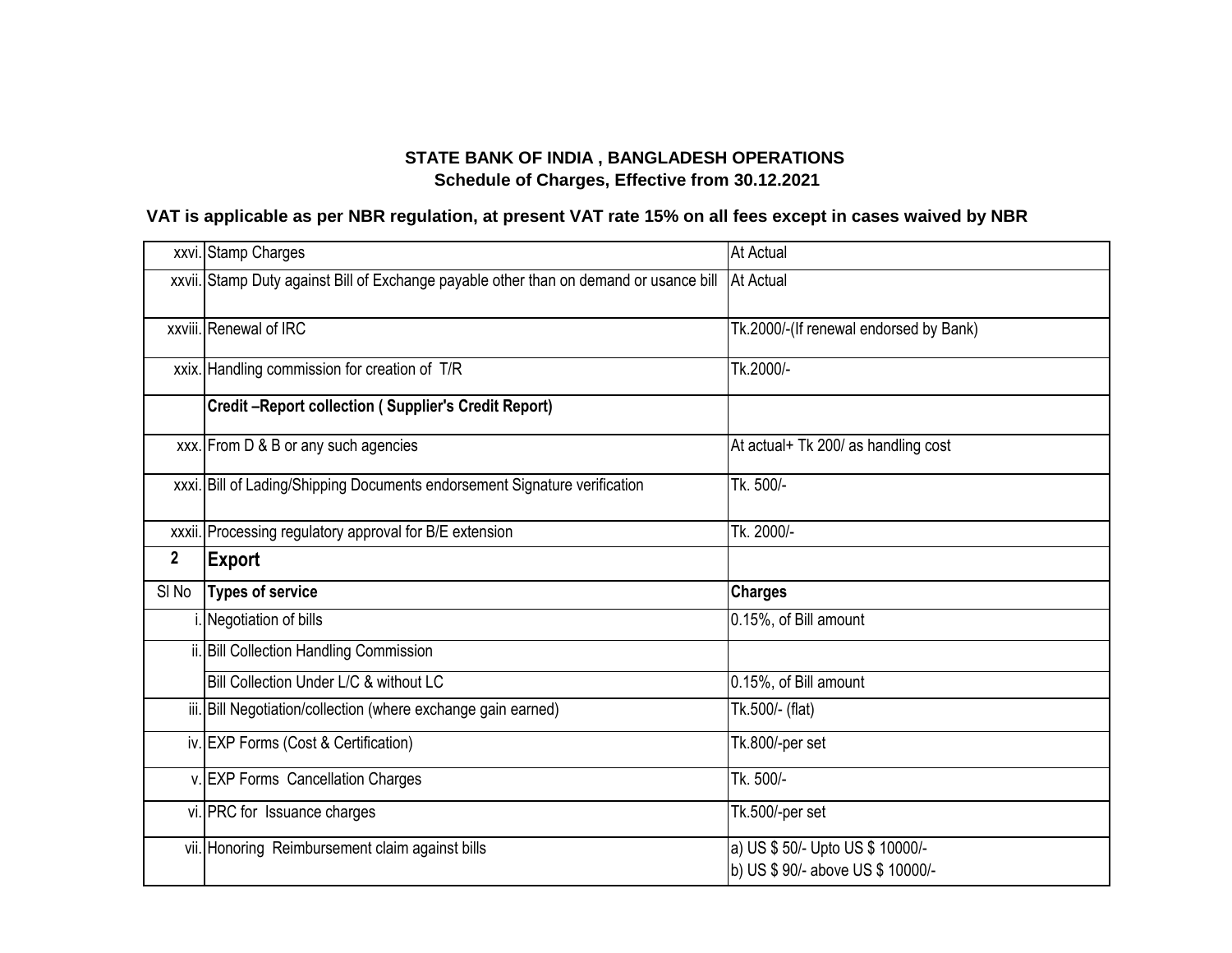|   | viii. Confirmation of L/C                                                                |                                                                                                 |
|---|------------------------------------------------------------------------------------------|-------------------------------------------------------------------------------------------------|
|   | a) Confirmation charges (Local)                                                          | 0.20% of LC amount per qtr                                                                      |
|   | b) Confirmation charges (Foreign)                                                        | 0.35% - 0.75% of L/C amount per quarter, minimum USD<br>$200/-$                                 |
|   | ix. a) L/C Transfer b) LC ammendment transfer c) Export LC cancellation swift<br>charges | Tk.750/-                                                                                        |
|   | x. Handling charges for disbursement of cash assistance/duty draw - back                 | Tk.5000/-<br>(per set)                                                                          |
|   | xi. Discrepancy fees for import bills where BTB liability involved                       | <b>USD 50/-</b>                                                                                 |
|   | xii. Fees for returning unpaid bills                                                     | Actual cost or minimum USD 25/- per set documents.                                              |
|   | xiii. Other Certificates (CFR/UD/UP/BTB etc)                                             | Tk. 500/-                                                                                       |
| 3 | <b>Bank Guarantee</b>                                                                    | <b>Charges</b>                                                                                  |
|   | Guarantee (Foreign) against Overseas Counter Guarantees (Performance & Financial)        |                                                                                                 |
|   |                                                                                          | 0.045-0.50% per quarter, minimum USD 100/-, minimum 1<br>Qtr but actual days if exceeds 1 Qtr)  |
|   | ii. Amendment (Other than validity extension or Increase amount)                         | 0.045-0.50% per quarter, minimum USD 100/-, minimum 1<br>Qtr but actual days if exceeds 1 Qtr)  |
|   | iii. Stamp Duty                                                                          | <b>At Actual</b>                                                                                |
|   | iv. Swift /Postage etc charges                                                           | <b>At Actual</b>                                                                                |
|   | v. Guarantee-Local (Performance & financial)                                             | 0.045-0.50% per quarter, minimum BDT 1000/-, minimum<br>1 Qtr but actual days if exceeds 1 Qtr) |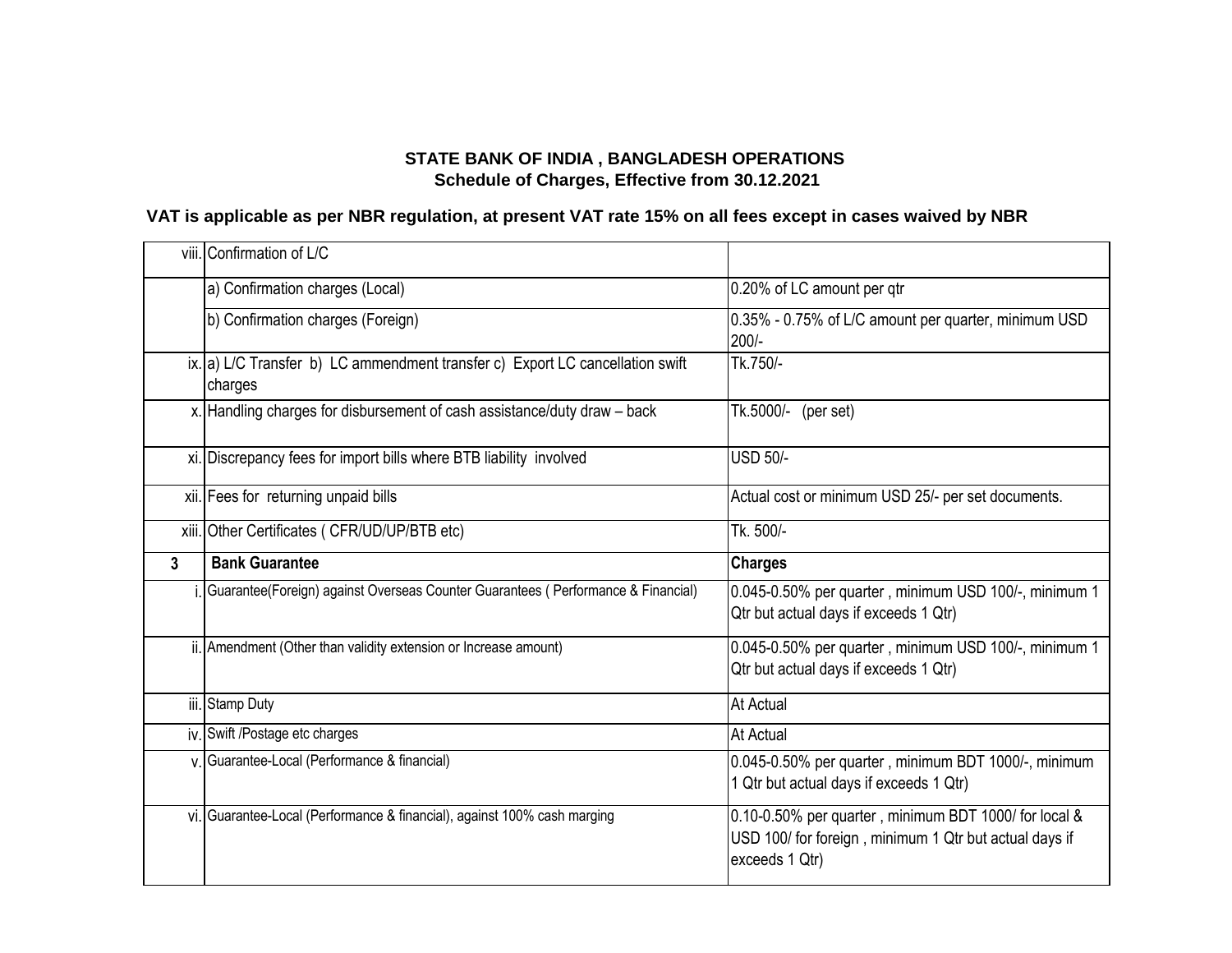|         | vii. Stamp Duty, Legal Fee                                                                                                                                                                          | At Actual                                                                                                                                                                                                     |
|---------|-----------------------------------------------------------------------------------------------------------------------------------------------------------------------------------------------------|---------------------------------------------------------------------------------------------------------------------------------------------------------------------------------------------------------------|
|         | viii. Swift /Postage etc charges                                                                                                                                                                    | <b>USD 10/-</b>                                                                                                                                                                                               |
|         | ix. Gurantee Advising fee(foreign)                                                                                                                                                                  | Tk. 1500/-                                                                                                                                                                                                    |
|         | x. Processing Regulatory Approval for BG                                                                                                                                                            | Tk 2000/-                                                                                                                                                                                                     |
| C.      | <b>REMITTANCE AND MISCELLANEOUS SERVICES:</b>                                                                                                                                                       |                                                                                                                                                                                                               |
|         |                                                                                                                                                                                                     |                                                                                                                                                                                                               |
| S.L No. | <b>Type of service</b>                                                                                                                                                                              | <b>Charges</b>                                                                                                                                                                                                |
| C1.     | <b>Inward Remittance</b>                                                                                                                                                                            |                                                                                                                                                                                                               |
|         | i. Credit to own Bank's customer account: Personal Segment                                                                                                                                          | Free                                                                                                                                                                                                          |
|         | ii. Wage Earner's Remittance for credit to Personal A/C with any Bank                                                                                                                               | <b>NIL</b>                                                                                                                                                                                                    |
|         | iii. Credit to own customer account i) Non-'P' Segment                                                                                                                                              | a) Tk. 800/-                                                                                                                                                                                                  |
|         | a) Upto Tk. 100,000/- eqv. FC                                                                                                                                                                       | b) Tk. 1200/-                                                                                                                                                                                                 |
|         | b) above Tk.100,000/- eqv. FC                                                                                                                                                                       | (Including encashment certificate)                                                                                                                                                                            |
|         | iv. Payment to other banks for any amount. (without drawing arrangement)                                                                                                                            | Tk.500/-                                                                                                                                                                                                      |
|         | v. Cancellation of inward remittance payment messages.                                                                                                                                              | USD 25/- or equiv. BDT at prevailing exchange rate to be<br>recovered from the remittance amount.                                                                                                             |
|         | vi. Encashment Certificate for Inward Remittance                                                                                                                                                    | Tk. 500/- per inward remittance                                                                                                                                                                               |
| $C2$ .  | <b>Outward Remittance</b>                                                                                                                                                                           |                                                                                                                                                                                                               |
|         | i. US \$ TT Issued for Remittance to Bangladesh Embassies                                                                                                                                           | Tk.750/- (P&T)                                                                                                                                                                                                |
|         | ii. Foreign TT/DD/MT Issued for Family maintenance, Study, tuition fees, admission<br>fee , subscriptions, registration fees and other misc/Non-Trade remittance for Taka<br><b>Account holders</b> | a. upto Tk. 100,000/Eqv FC Comm Tk. 100/ b. From Tk.<br>100,001 to 500,000/- Comm Tk. 200/- c. from Tk.<br>500,001/ to 10,00,000/ / Eqv FC Comm Tk. 300/- d. Above<br>Tk. 10,00,000/- / Eqv FC Comm Tk. 500/- |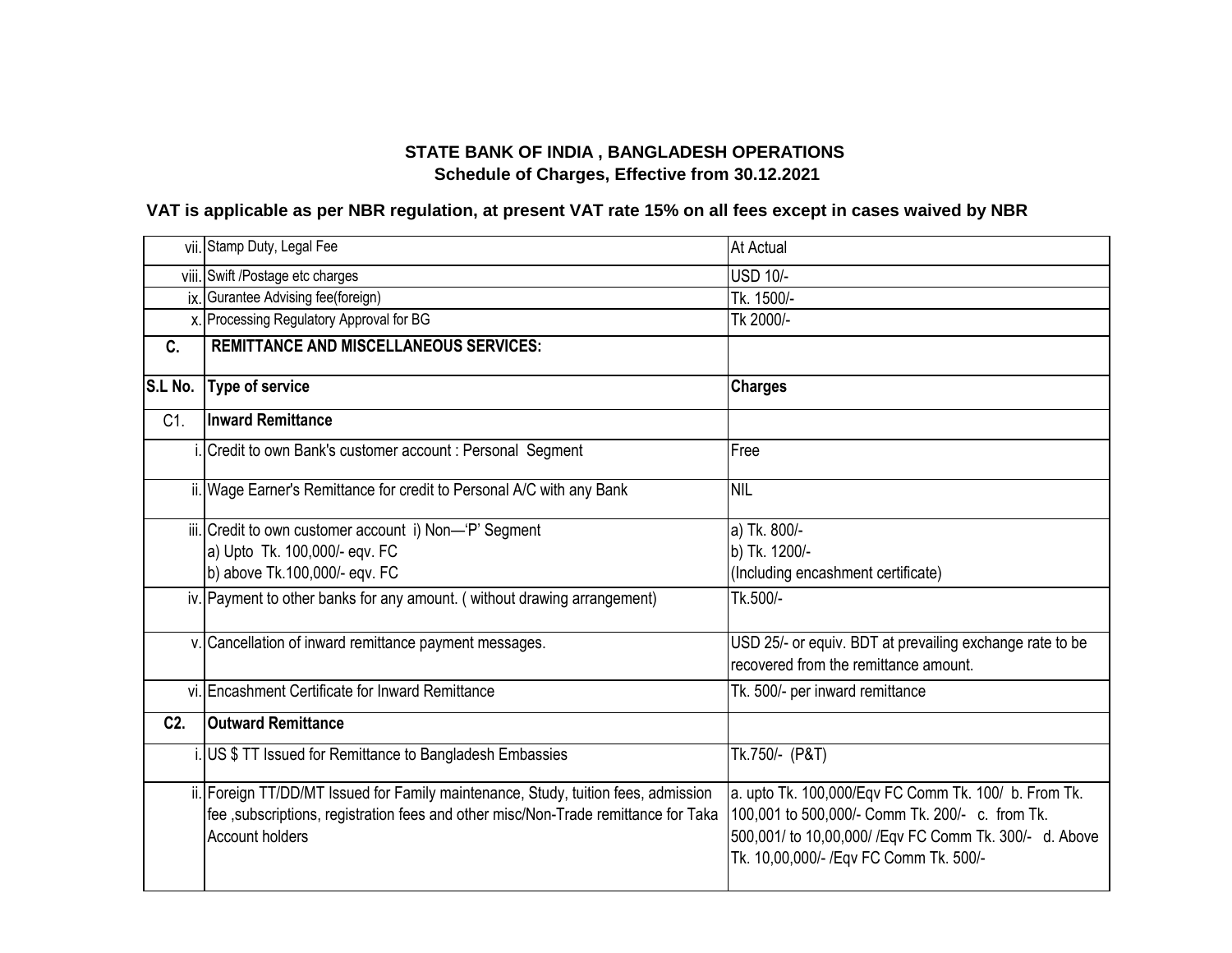|     | iii. Swift Charge for Issuing Foreign TT & cancellation of such TT                                                                                         | Tk. 1400/- for Single Message( MT 103/202) & ii. Tk. 2800/-<br>if Cover Message required (MT 103 & MT 202 both) |
|-----|------------------------------------------------------------------------------------------------------------------------------------------------------------|-----------------------------------------------------------------------------------------------------------------|
|     | iv. Correspondence/Intermediary Bank Charges                                                                                                               | At actual                                                                                                       |
|     | v. TT/DD/MT Cancellation handling charge                                                                                                                   | Tk. 200/-                                                                                                       |
| C3. | <b>Outward Remittance and Miscellaneous services</b>                                                                                                       | <b>Charges</b>                                                                                                  |
|     | i. FC Draft issued drawn on Bangladesh Bank, Dhaka/TT Issued (Both US\$ &<br>ACU\$) upto USD 10,000/ by debit Vostro/Nostro Account for trade remittance   | US \$40/-                                                                                                       |
|     | ii. FC Draft issued drawn on Bangladesh Bank, Dhaka /TT Issued(Both US\$ &<br>ACU\$) above USD 10,000/ by debit Vostro/Nostro Account for trade remittance | US \$50/-                                                                                                       |
|     | iii. F.C Dollar Draft up to US \$ 1000/-for F.C Account holders (Postage & Advise<br>charges)                                                              | <b>US \$15/-</b>                                                                                                |
|     | iv. FC Dollar Draft above US\$1000/- for FC Account holder (Postage & Advise<br>charges)                                                                   | <b>US \$ 25/-</b>                                                                                               |
|     | v. Passport Endorsement Charges for FC Account holder( if FC issued from FC<br>balance)                                                                    | Tk. 300/- plus VAT+ 1.50% of endorsement amount                                                                 |
|     | vi. Student file maintenance for Bangladesh students studying abroad                                                                                       |                                                                                                                 |
|     | 1. For SAARC countries                                                                                                                                     | Tk.5000/- p.a                                                                                                   |
|     | 2. For Non SAARC countries                                                                                                                                 | Tk.6000/-p. a                                                                                                   |
|     | vii. Travel Card issuing charges                                                                                                                           | Tk.1300/- including VAT<br>plus 1% of USD upload amount                                                         |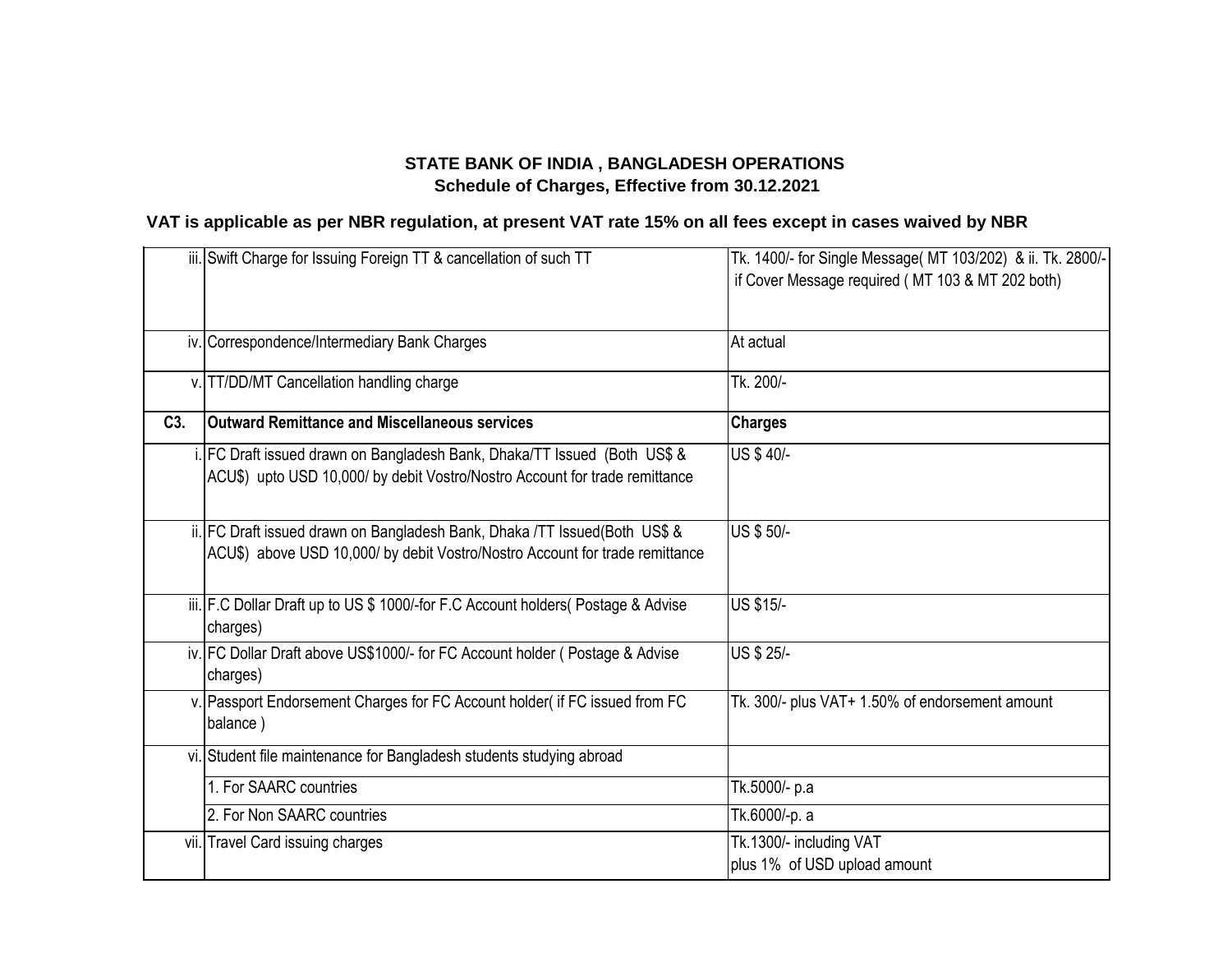| viii. Travel Card re-loading charges                                                                                                             | Tk.300/-<br>plus 1% of USD upload amount             |
|--------------------------------------------------------------------------------------------------------------------------------------------------|------------------------------------------------------|
| ix. Passport endorsement charge (customer)-cash                                                                                                  | Tk.300/-<br>plus 1% of USD amount                    |
| x. Passport endorsement charge (Non-customer)-cash                                                                                               | Tk.500/-<br>plus 1% of USD amount                    |
| xi. Payment against Local Banks collection                                                                                                       | Tk.1000/- .                                          |
| xii. BB Draft cancellation charges                                                                                                               | Tk. 500/-per instrument                              |
| xiii. Freight Forwarders monthly statement reporting to Bangladesh Bank (BB)                                                                     | Tk. 1000/-                                           |
| xiv. Shipping line disbursement statement reporting to BB                                                                                        | Tk. 500/ per vessel                                  |
| xv. 18B New Intimation Letter to Bangladesh Bank                                                                                                 | Tk. 3,000/-                                          |
| xvi. 18B Renewal Intimation to Bangladesh Bank                                                                                                   | Tk. 3,000/-                                          |
| xvii. Processing fee for incorporation of New Principal & renewal with existing buyer to<br>the existing Indenting Company/Buying Agent Company. | Tk.5000/-                                            |
| xviii. Processing fee for scrutinizing and submission of quarterly reconciliation<br>statement of shipping agents /Airlines Company to B.Bank.   | Tk.5,000/- per Qtr.                                  |
| xix. FDI Return handling & reporting to BB                                                                                                       | Tk.5,000/- per Qtr                                   |
| xx. Profit Remittance of Foreign Company/Branch Office                                                                                           | Tk.10000/- per quarter till NOC accorded by B. Bank. |
| xxi. Processing Regulatory Permission for outward Remittance                                                                                     | Tk. 2000/-                                           |
| xxii. Any other services not mentioned above                                                                                                     | Tk. 1000/-                                           |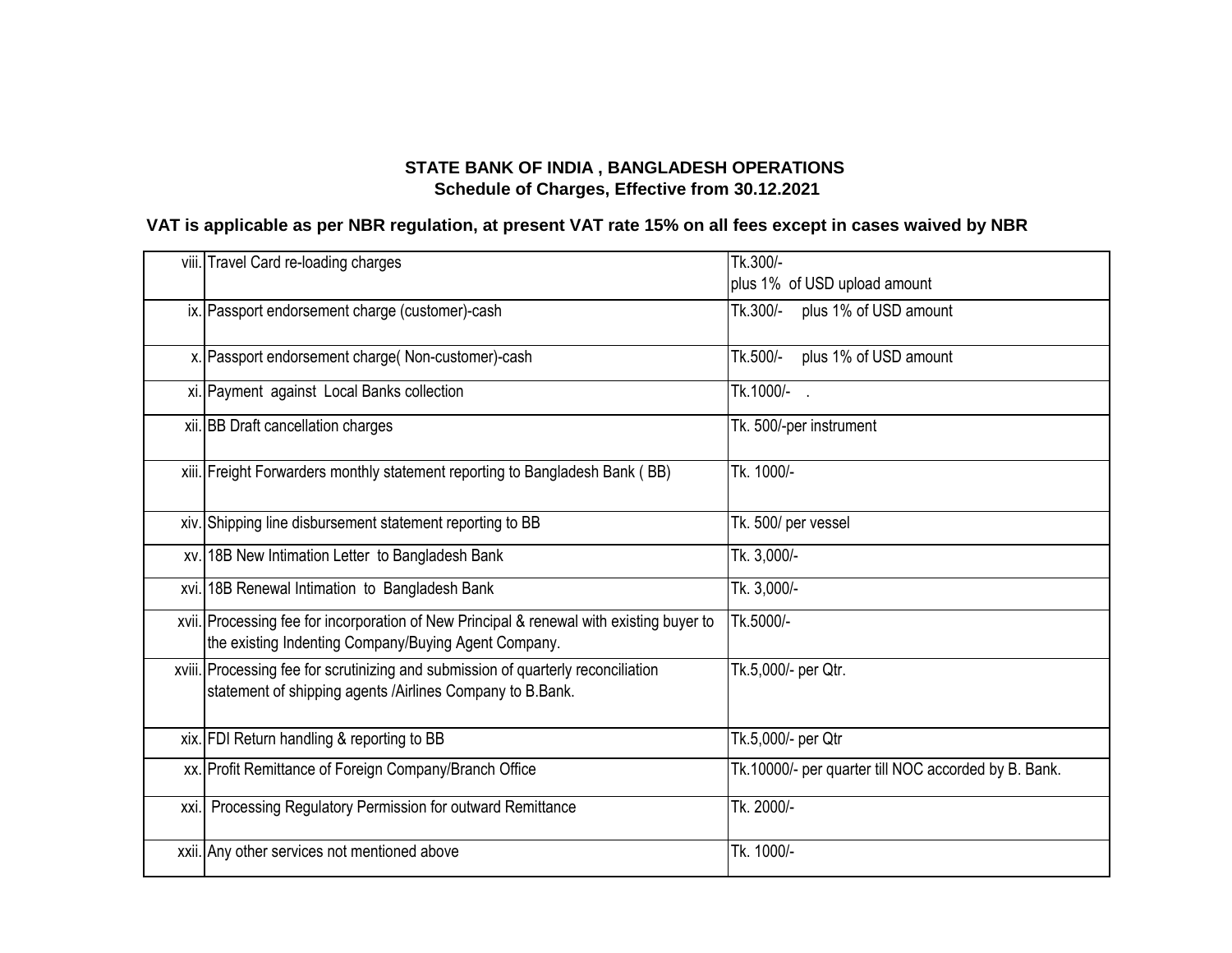| N.B            | The Bank reserves the right to impose charges with customer negotiation on transactions which are not covered in this Schedule. CEO & Branch<br>Head Dhaka /Chittagong may offer concession upto 50% considering volum of business/relationship with the customers. Service Charges will be<br>as per guidelines of Bangladesh Bank issued from time to time. If any of our above service charge seems higher than Bangladesh Bank's<br>instructions, BB instructions is/are to be followed. Applicable tax to be deducted/recovered at the prevailing rate from/against the remittance |                                                                                                                             |
|----------------|-----------------------------------------------------------------------------------------------------------------------------------------------------------------------------------------------------------------------------------------------------------------------------------------------------------------------------------------------------------------------------------------------------------------------------------------------------------------------------------------------------------------------------------------------------------------------------------------|-----------------------------------------------------------------------------------------------------------------------------|
| D.             | <b>Loans and Advances</b>                                                                                                                                                                                                                                                                                                                                                                                                                                                                                                                                                               |                                                                                                                             |
|                | Segment/Sector                                                                                                                                                                                                                                                                                                                                                                                                                                                                                                                                                                          | <b>Charges</b>                                                                                                              |
| 1              | Working Capital/Term Loans (including Cottage, Micro, Small & Medium<br>Enterprise-CMSME)                                                                                                                                                                                                                                                                                                                                                                                                                                                                                               |                                                                                                                             |
|                | Processing fee( For New, Renewal & Enhancement)                                                                                                                                                                                                                                                                                                                                                                                                                                                                                                                                         | i. Up to BDT 50.00 Lac $@$ 0.50, maximum Comm Tk<br>ii. Above Tk. 50.00 Lac @ 0.30%, Maximum<br>15,000/-<br>Comm Tk 20,000/ |
|                | ii. Loan Application fee                                                                                                                                                                                                                                                                                                                                                                                                                                                                                                                                                                | <b>NIL</b>                                                                                                                  |
|                | iii. Documentation fee, CIB Charge, Stamp Charge, Legal & Valuation fee                                                                                                                                                                                                                                                                                                                                                                                                                                                                                                                 | At actual                                                                                                                   |
|                | iv. Export Finance Fee                                                                                                                                                                                                                                                                                                                                                                                                                                                                                                                                                                  | <b>NIL</b>                                                                                                                  |
| $\overline{2}$ | Upfront fee (Syndication/Project Loan to Levy out of all in cost rate of<br>Interest)                                                                                                                                                                                                                                                                                                                                                                                                                                                                                                   |                                                                                                                             |
|                | Loans upto USD 1.00 mio/egv BDT                                                                                                                                                                                                                                                                                                                                                                                                                                                                                                                                                         | 1.25% of Loan amount                                                                                                        |
|                | ii. Loans above USD 1.00 mio/- upto USD 10 mio                                                                                                                                                                                                                                                                                                                                                                                                                                                                                                                                          | 1.00 % of Loan amount                                                                                                       |
|                | iii. Loans above USD 10.00 mio                                                                                                                                                                                                                                                                                                                                                                                                                                                                                                                                                          | 0.75% of Loan amount                                                                                                        |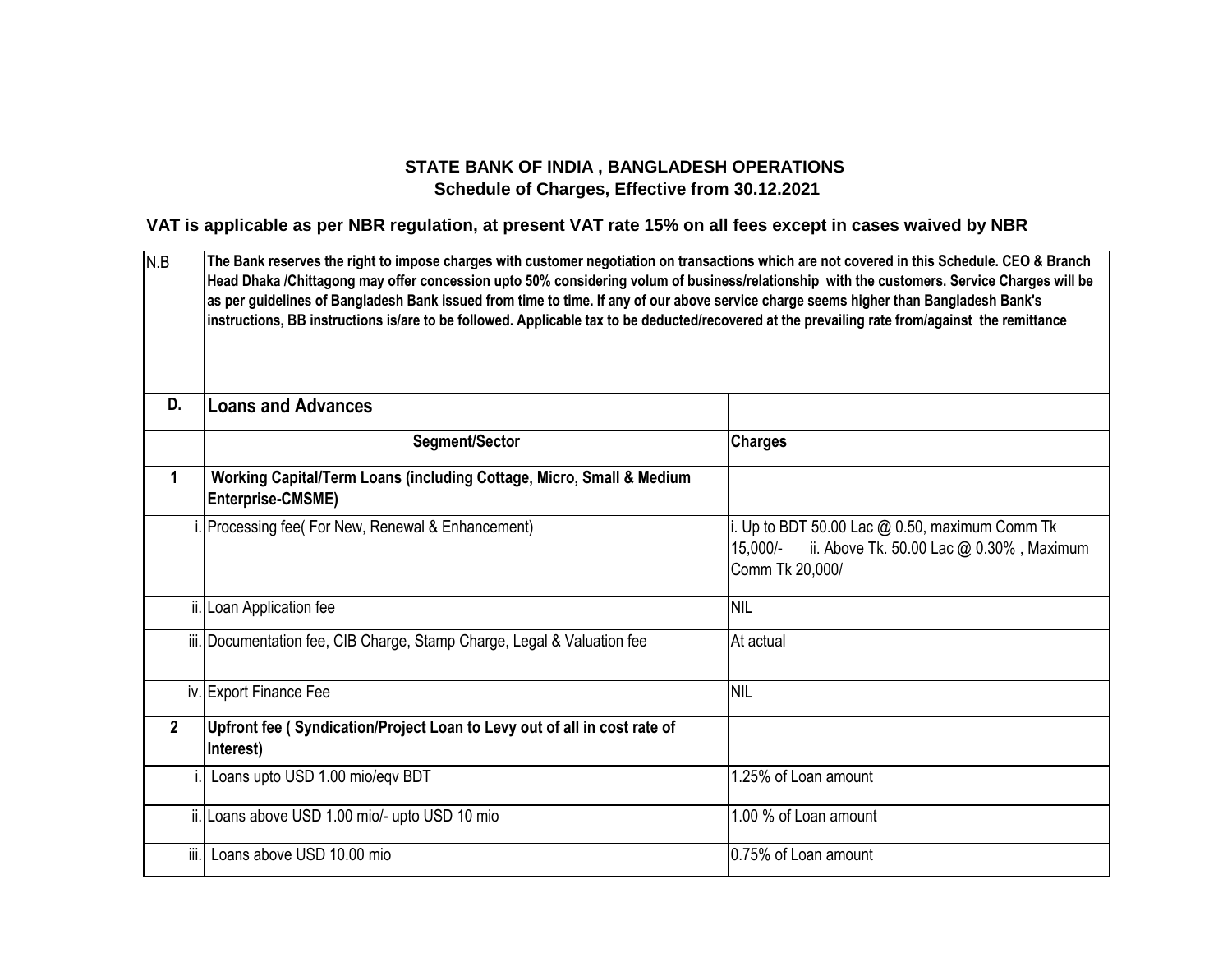|   | For externally rated borrowers : AAA, AA & A rated (as per RBI norms)                                                                           | 50% concession from above charges                                                                                                                                                                                                                                    |
|---|-------------------------------------------------------------------------------------------------------------------------------------------------|----------------------------------------------------------------------------------------------------------------------------------------------------------------------------------------------------------------------------------------------------------------------|
|   | <b>Retail Loan (P Segment)</b>                                                                                                                  |                                                                                                                                                                                                                                                                      |
|   | iv. Housing Loan/Car, Auto Loan/Personal Loan/ Doctor Plus/Mortgage Loan                                                                        | 1.00% of Loan amount                                                                                                                                                                                                                                                 |
|   | v. Revalidation of Sanctions: Working Capital                                                                                                   | 50% of applicable processing charges                                                                                                                                                                                                                                 |
|   | vi. Term Loans                                                                                                                                  | 50% of applicable upfront charges                                                                                                                                                                                                                                    |
|   | v. Reschedule/Restructure Fee                                                                                                                   | i. No processing fee/charges /commission for Loan<br>Rescheduling/Restructure in case of CMSME and<br>Agriculture sector ii. Other than CMSME and Agriculture<br>Sector Reschedule/Restructure Fee @ 0.25% on<br>Reschedule/Restructure amount, maximum Tk. 10,000/- |
|   | vi. Pre Payment Charges:                                                                                                                        | i. 0.50% of the outstanding amount<br>ii. No<br>Early settlement/Prepayment Fee on CMSME sector                                                                                                                                                                      |
|   | vii. Commitment Charges: Working Capital(WC) for all fund based limits irrespective<br>of size of loan                                          | <b>NIL</b>                                                                                                                                                                                                                                                           |
|   | viii. Misc. For all Term Loans (irrespective of Loan limits)                                                                                    | 1.25% for delayed drawdown beyond 2 months in case<br>drawdown schedule has been specified at the time of<br>santion                                                                                                                                                 |
|   | ix. Letter of Comfort(LOC)/SBLC Backed by 100% didcharge of liability (viz., cash<br>margin, santioned term loan, gurantee of First Class Bank) | 0.50% per Quarter                                                                                                                                                                                                                                                    |
|   | x. Exercise of Swing option(within NFB limits)                                                                                                  | 0.02% of amount involved, subject to a minimum of USD<br>100/- and a maximum of USD 500/-                                                                                                                                                                            |
| 3 | <b>Miscellaneous</b>                                                                                                                            | <b>Charges</b>                                                                                                                                                                                                                                                       |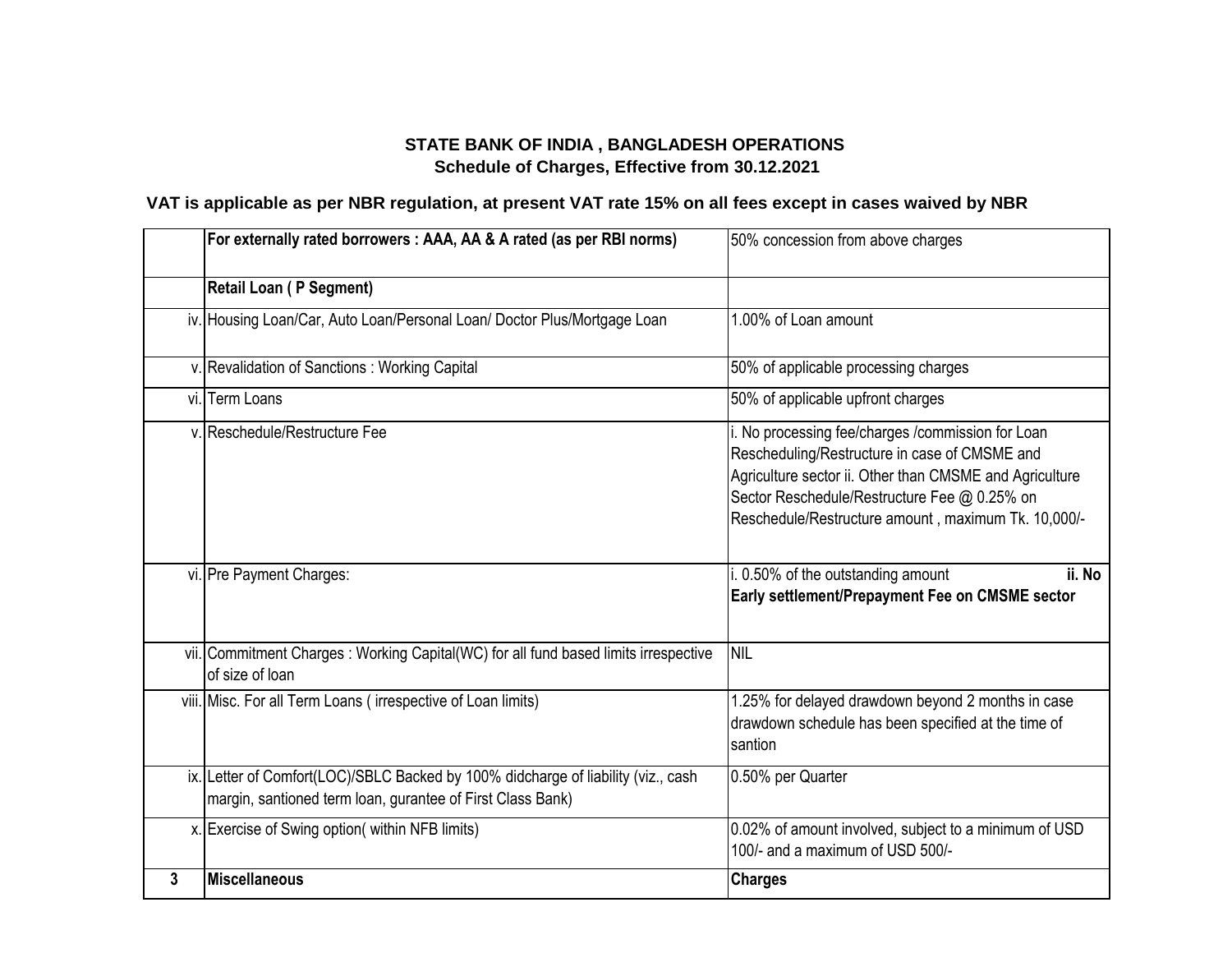|   | i. Ceding of Charge on Assets                                                                                                                    | 0.01% of the limit, minimum USD 100/- max USD 1000/-(<br>eqv BDT)                                                                                          |
|---|--------------------------------------------------------------------------------------------------------------------------------------------------|------------------------------------------------------------------------------------------------------------------------------------------------------------|
|   | ii. Rephasement of Loans/Deferment in Loan Installments(applicable only if<br>separate Processing Charge for the loan proposal is not recovered) | 0.05% of the limit, minimum USD 500/- max USD 5000/-(<br>eqv BDT)                                                                                          |
|   | iii. Inspection Charges                                                                                                                          | <b>At Actual</b>                                                                                                                                           |
|   | iv. Substitution of Collateral Security/Personal Guarantees                                                                                      | 0.02% of the limit, minimum USD 200/- max USD 5000/-(<br>eqv BDT)                                                                                          |
|   | v. Release of Collateral Security/Personal Guarantees                                                                                            | 0.02% of the limit, minimum USD 200/- max USD 5000/-(<br>eqv BDT)                                                                                          |
|   | vi. Change in Terms and Conditions/Change in Project/ items of Machinery                                                                         | 0.02% of the limit, minimum USD 200/- max USD 5000/-(<br>eqv BDT)                                                                                          |
|   | vii. Other Miscellaneous Approvals for issues not covered above                                                                                  | 0.02% of the limit, minimum USD 200/- max USD 5000/-(<br>eqv BDT)                                                                                          |
| 4 | <b>Penal Interest</b>                                                                                                                            |                                                                                                                                                            |
|   | . Irregularities in Short Term Loan / Working Capital Loan Account / RCF.                                                                        | Continuously irregular for a period beyond 60 days: 2% on<br>the entire outstanding                                                                        |
|   |                                                                                                                                                  | In other cases: 2% on the irregular portion                                                                                                                |
|   | i. Non submission of Stock<br><b>statements</b>                                                                                                  | 1% for the month the stock statement is not submitted<br>within the stipulated period.                                                                     |
|   | iii. Non submission of Renewal Data, including Audited Balance Sheet                                                                             | For Listed Companies if not submitted within 7 months-<br>USD 200/- per month.<br>b) For others, if not submitted within 9 months- USD 500/-<br>per month. |